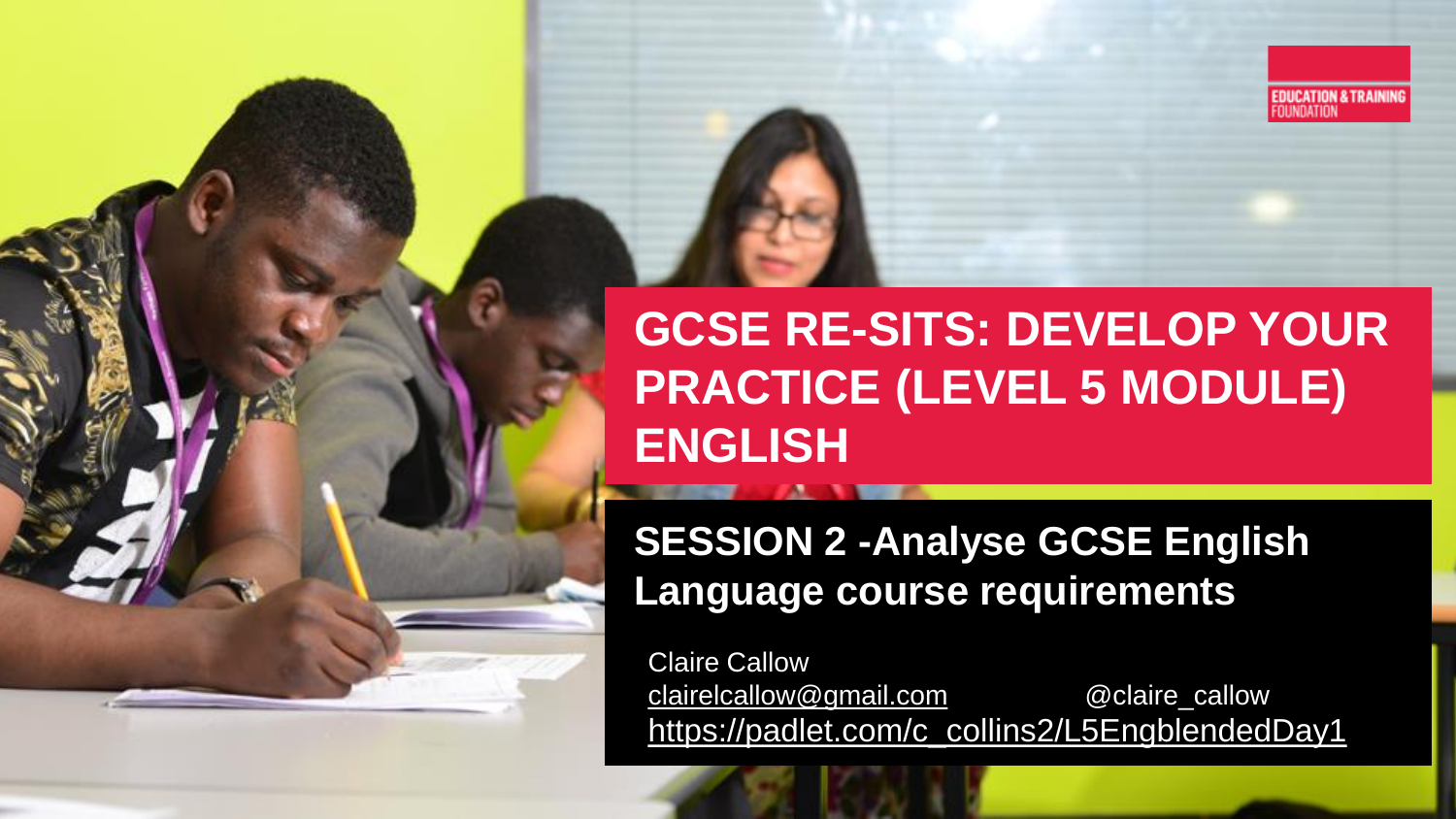

# **Welcome**

**01**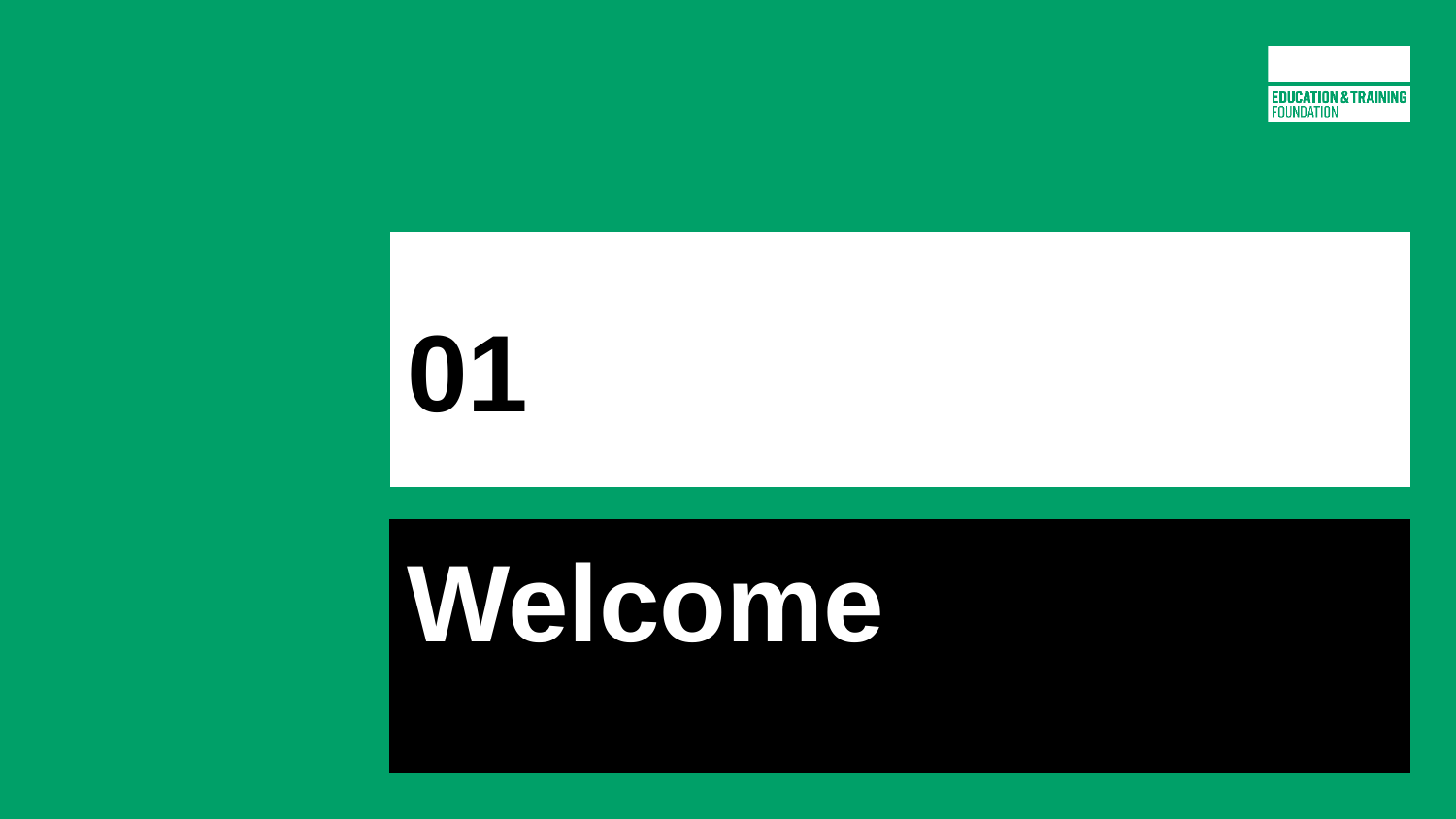**Can you sort out the [story?](https://docs.google.com/presentation/d/1q5unaqq5TigE3RZSPc8F2KegMlFlU7vsMMMiVop46Gg/edit#slide=id.p)**



Drag the cards into an order.

Discuss the features which confirm your choice.

Consider: content, textual cohesion, punctuation, genre, voice, purpose.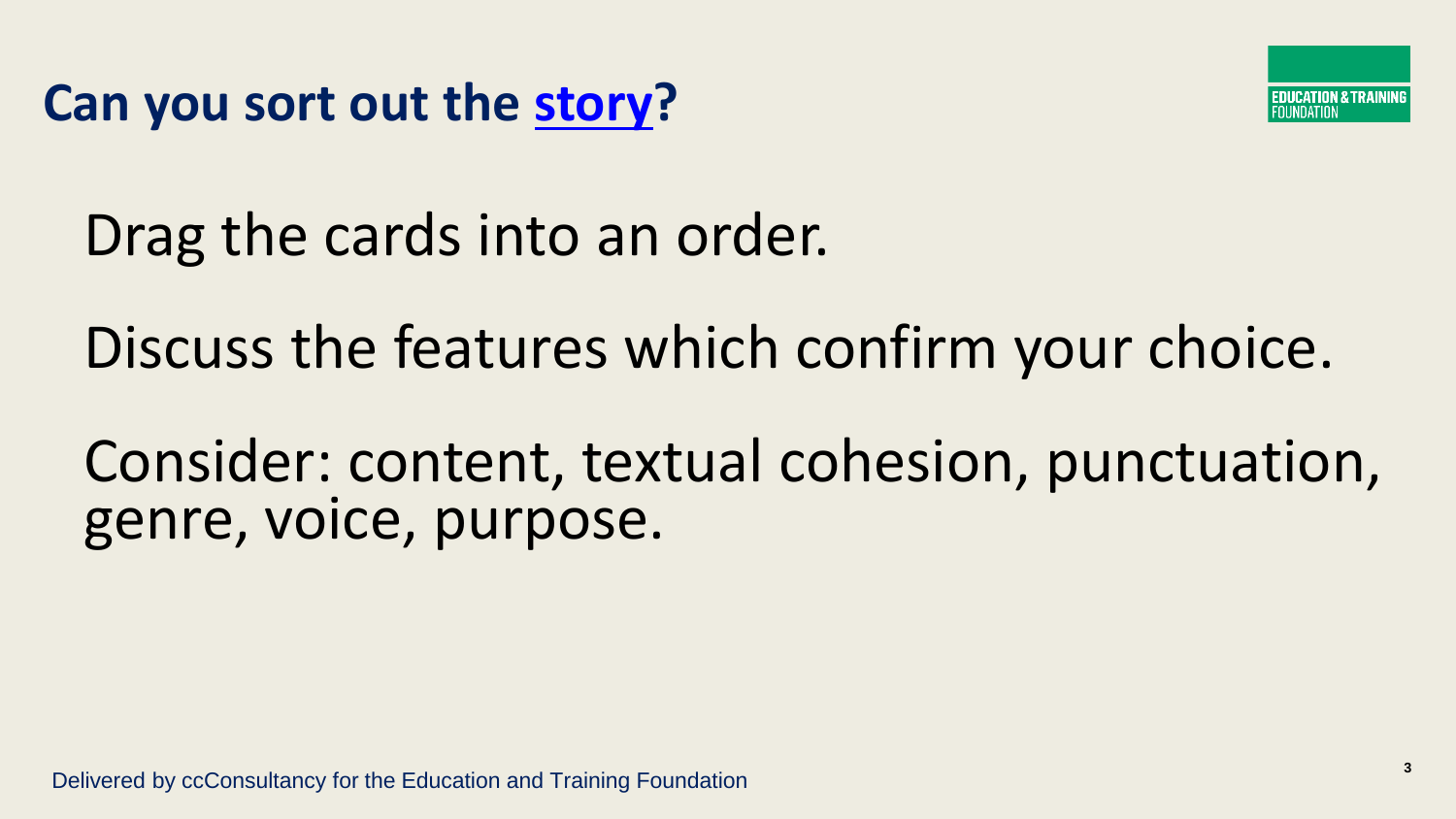

# **Session objectives**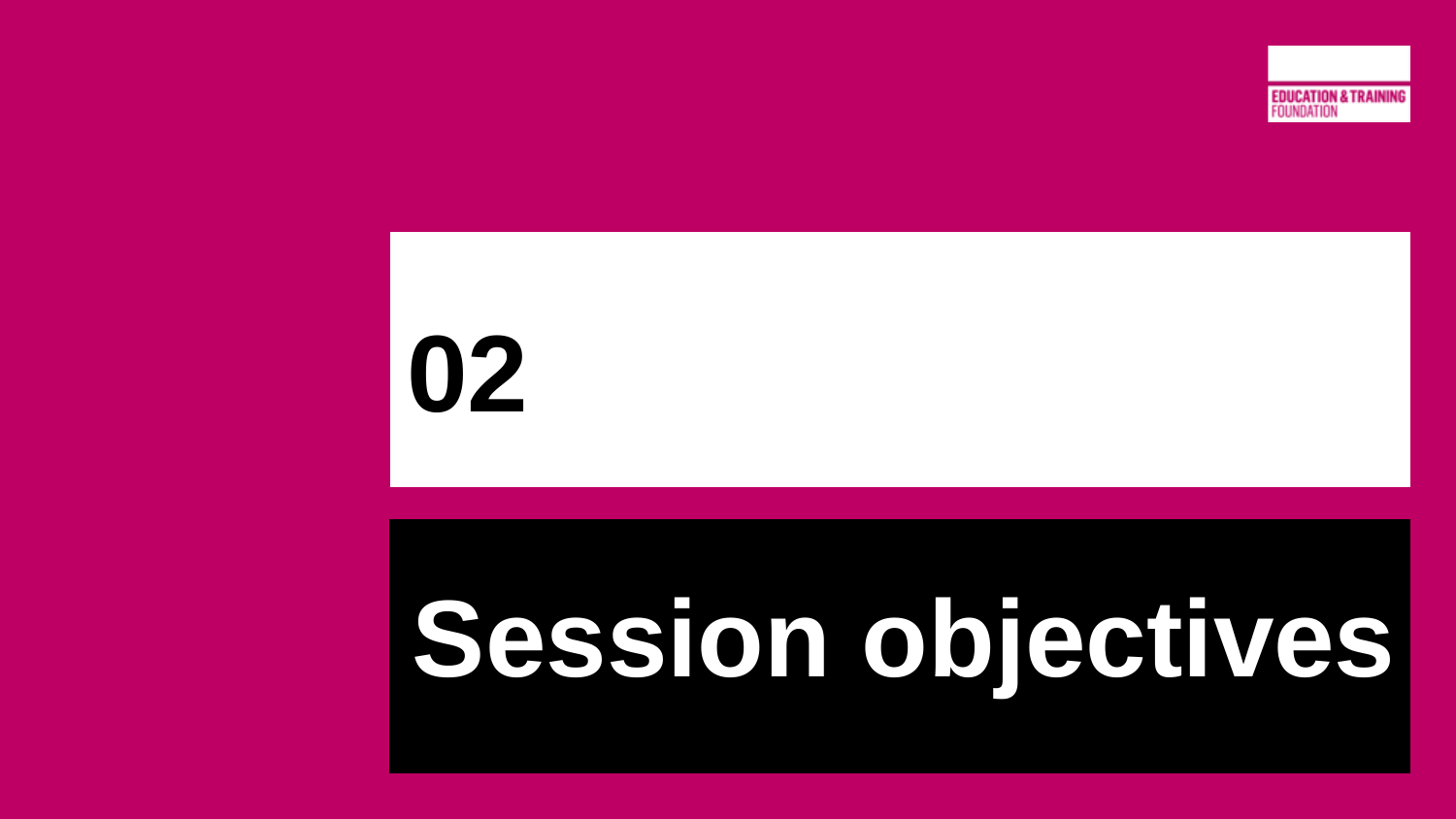#### **Learning outcomes**

Develop language competency in line with the requirements of GCSE English Language'

Can you …

Explore GCSE summative assessment approaches

Start to self-evaluate own knowledge of English GCSE and pedagogy and identify areas for improvement

**EDUCATION & TRAINING**<br>FOUNDATION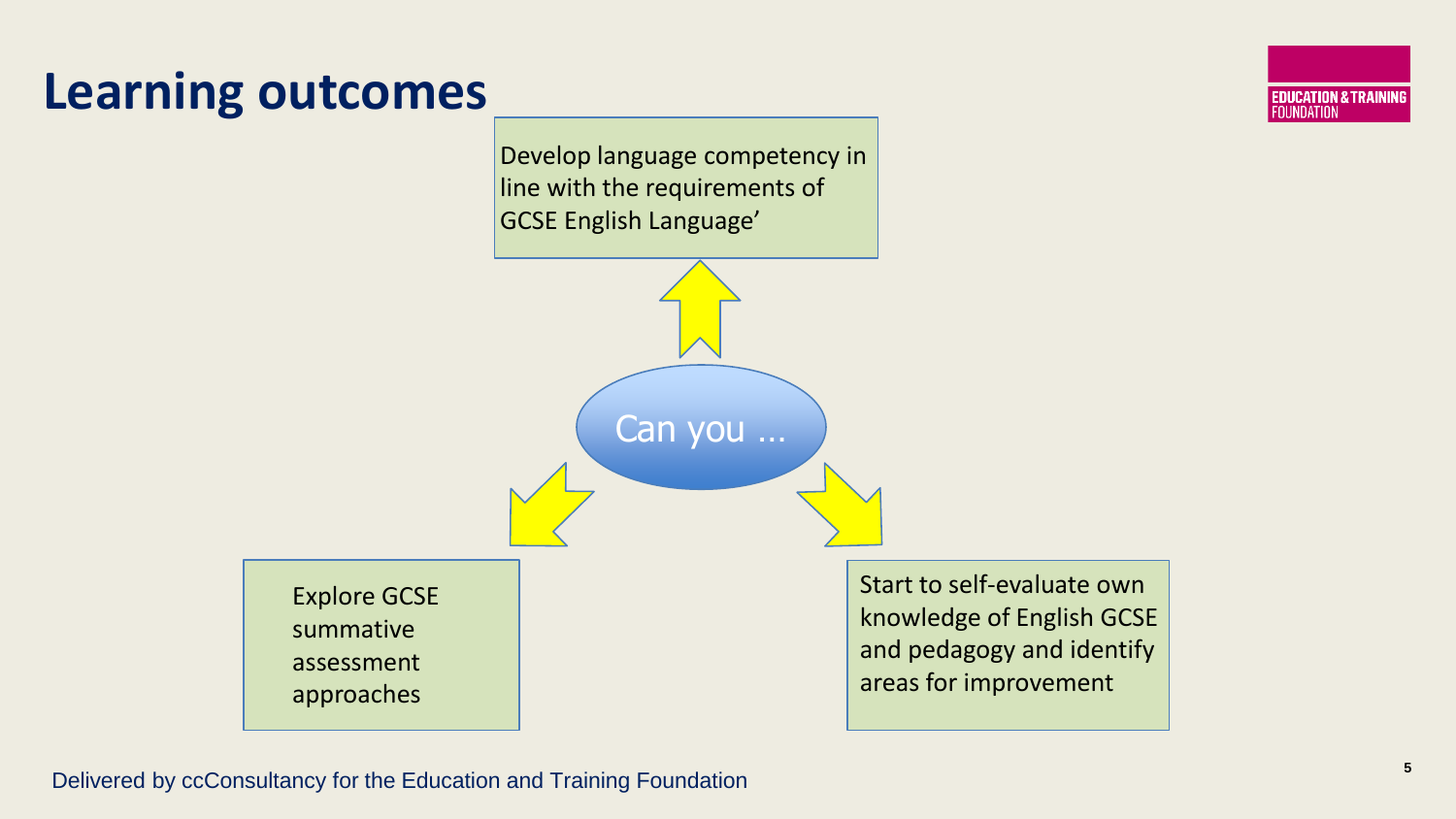

### **GCSE requirements**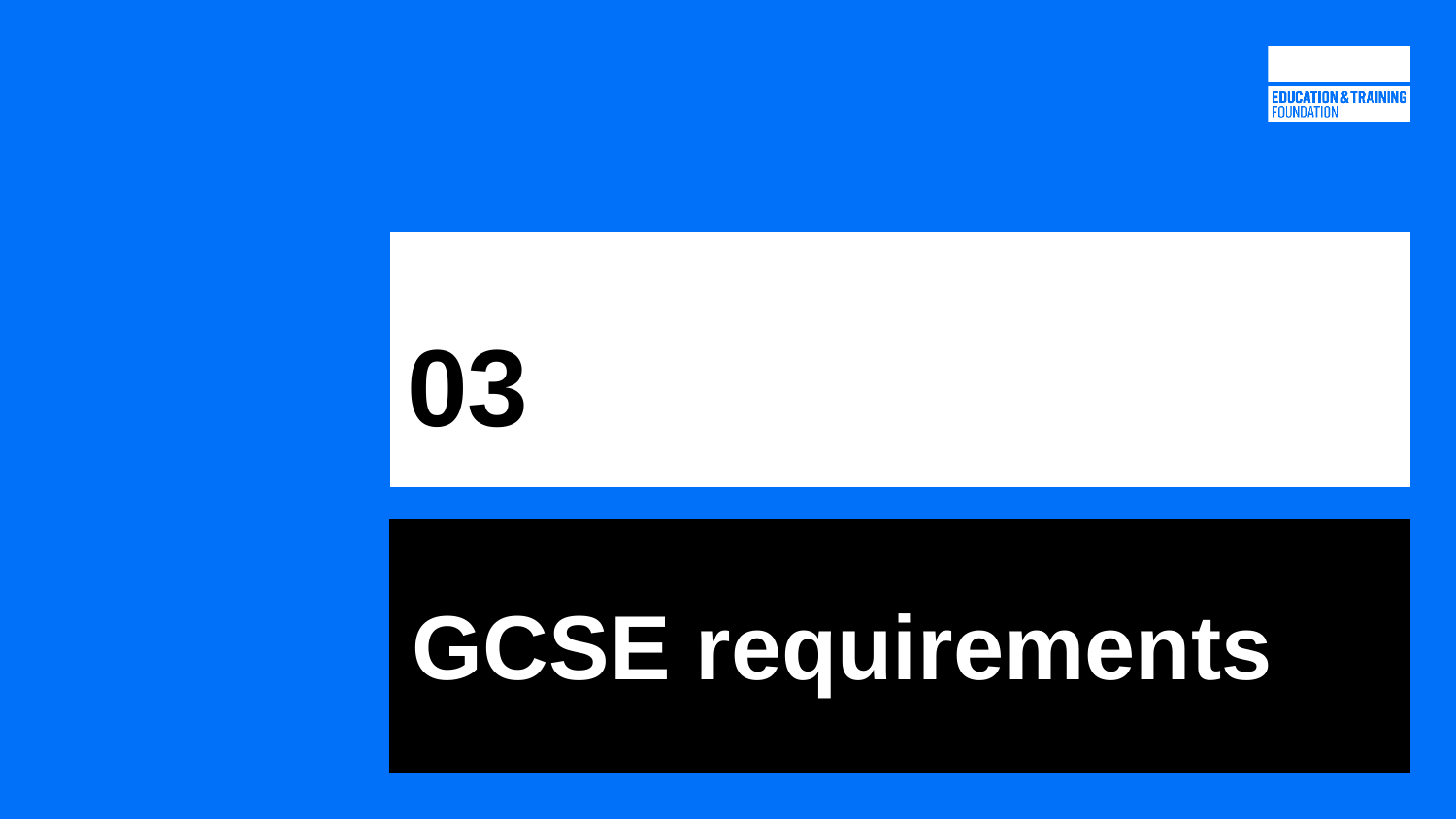#### **Activity: the challenges of GCSE**

#### **Group one: tutors**

- similarities with GCSE re-sits and areas you are familiar with from previous teaching experience
- additional skills and knowledge needed to teach GCSE re-sits

#### **Group two: learners**

- the level of functional English/language competence learners bring to the classroom
- learners' interests, vocational aims and career aspirations
- potential areas of difficulty for learners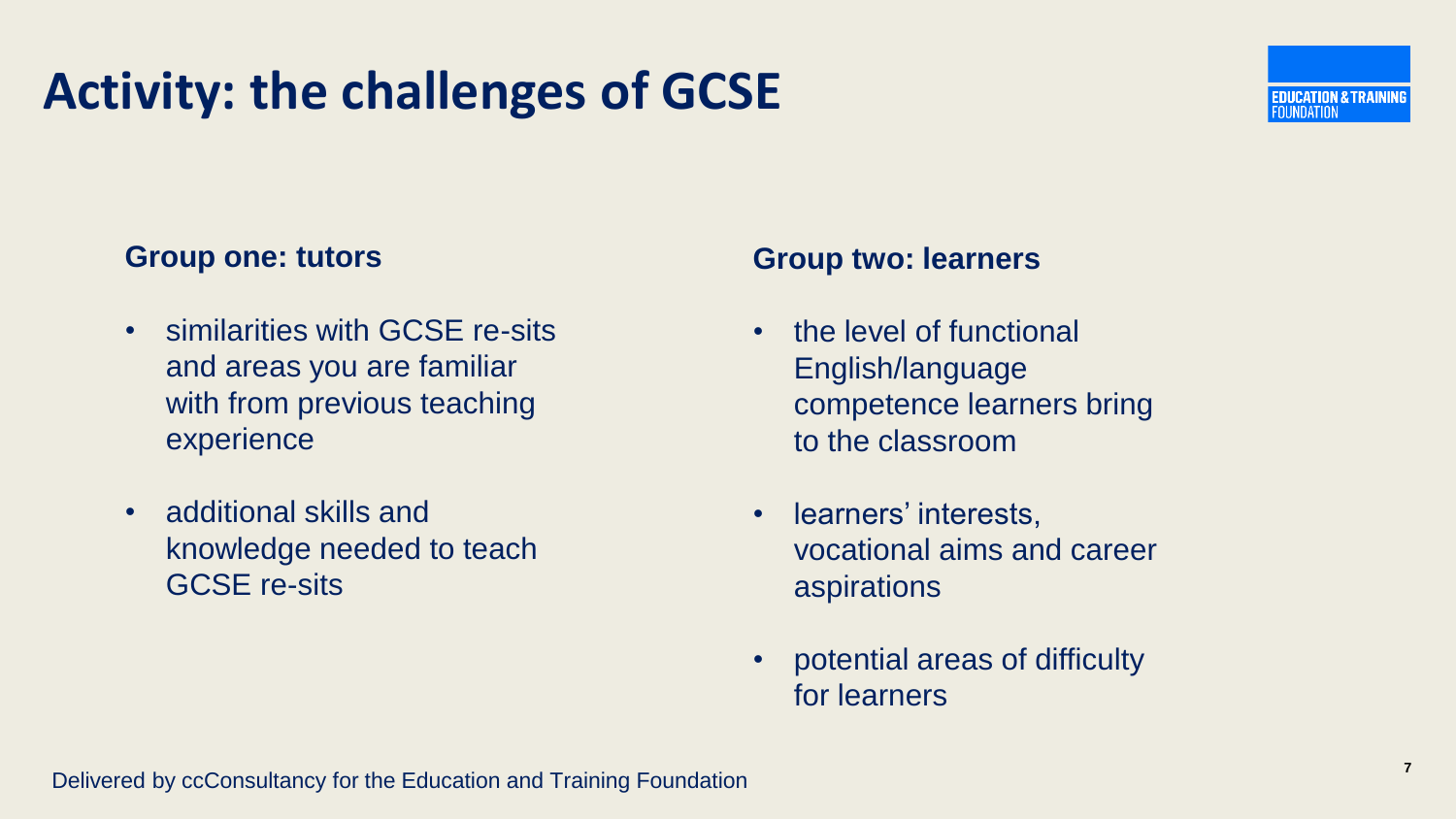



### GCSE English language AO 2

Explain, comment on and analyse how writers use language and structure to achieve effects and influence readers, using relevant subject terminology to support their views.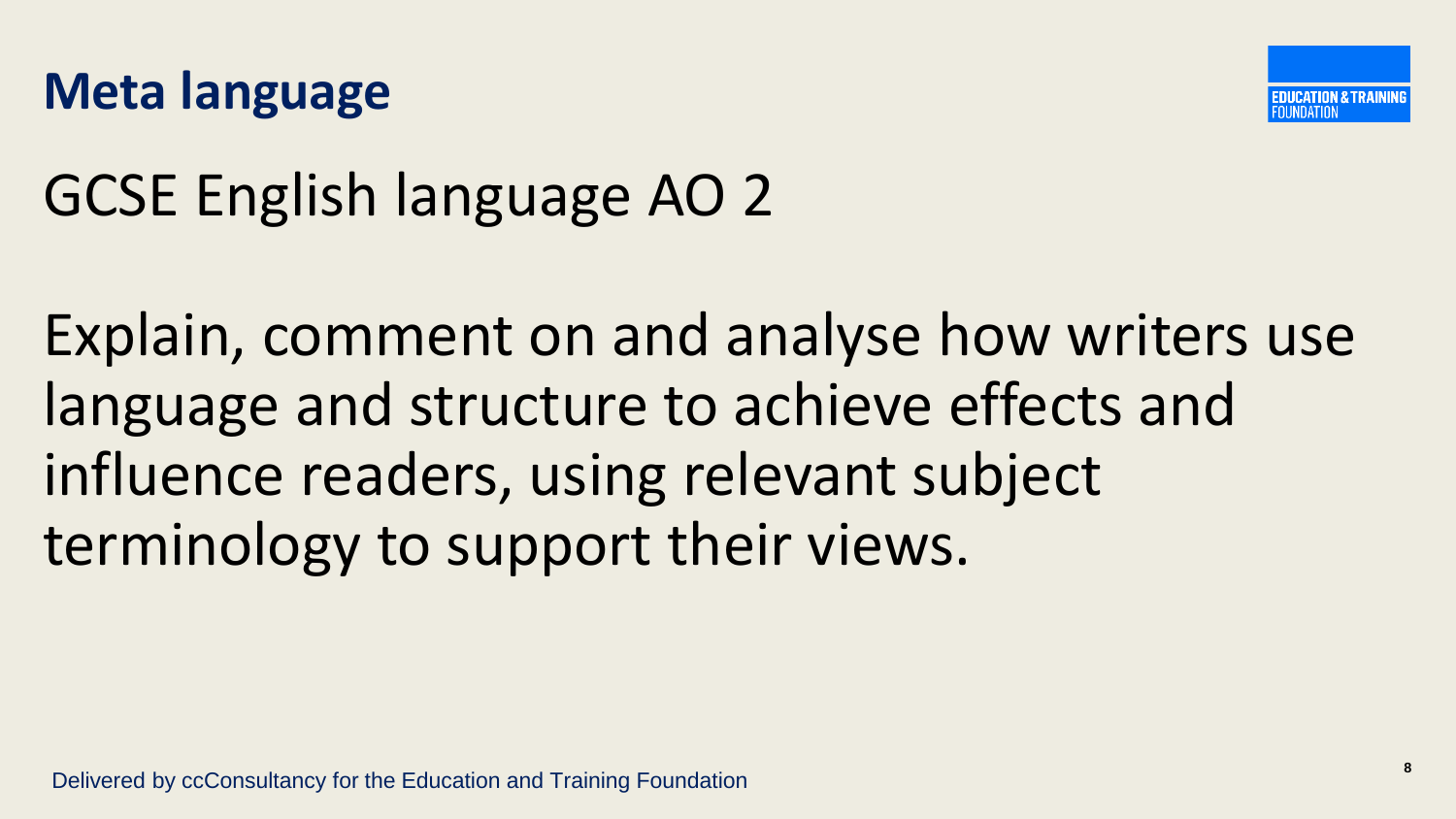#### **Exploring metalanguage**





Delivered by ccConsultancy for the Education and Training Foundation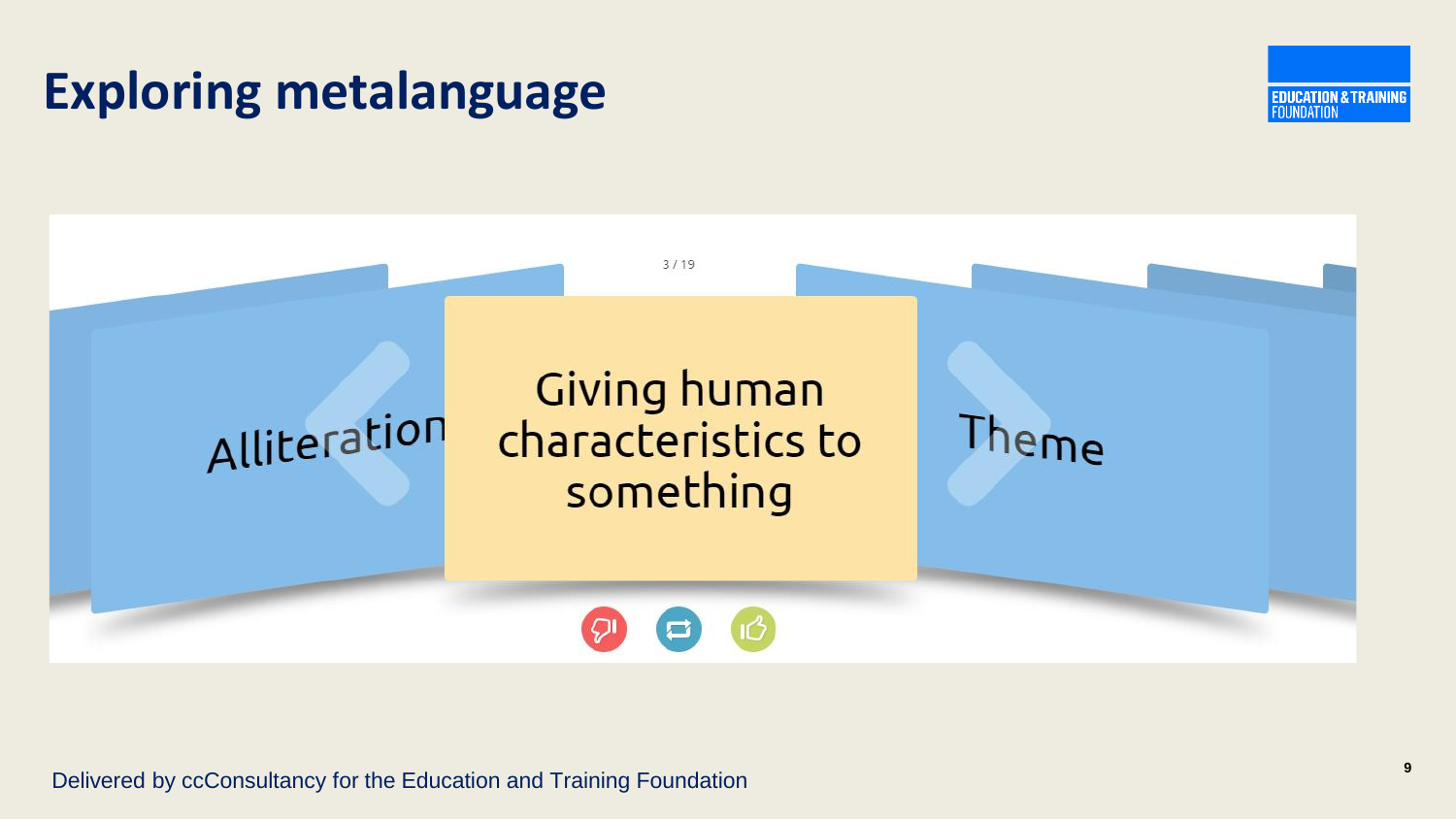

# **BREAK**

### **Back in 10 minutes**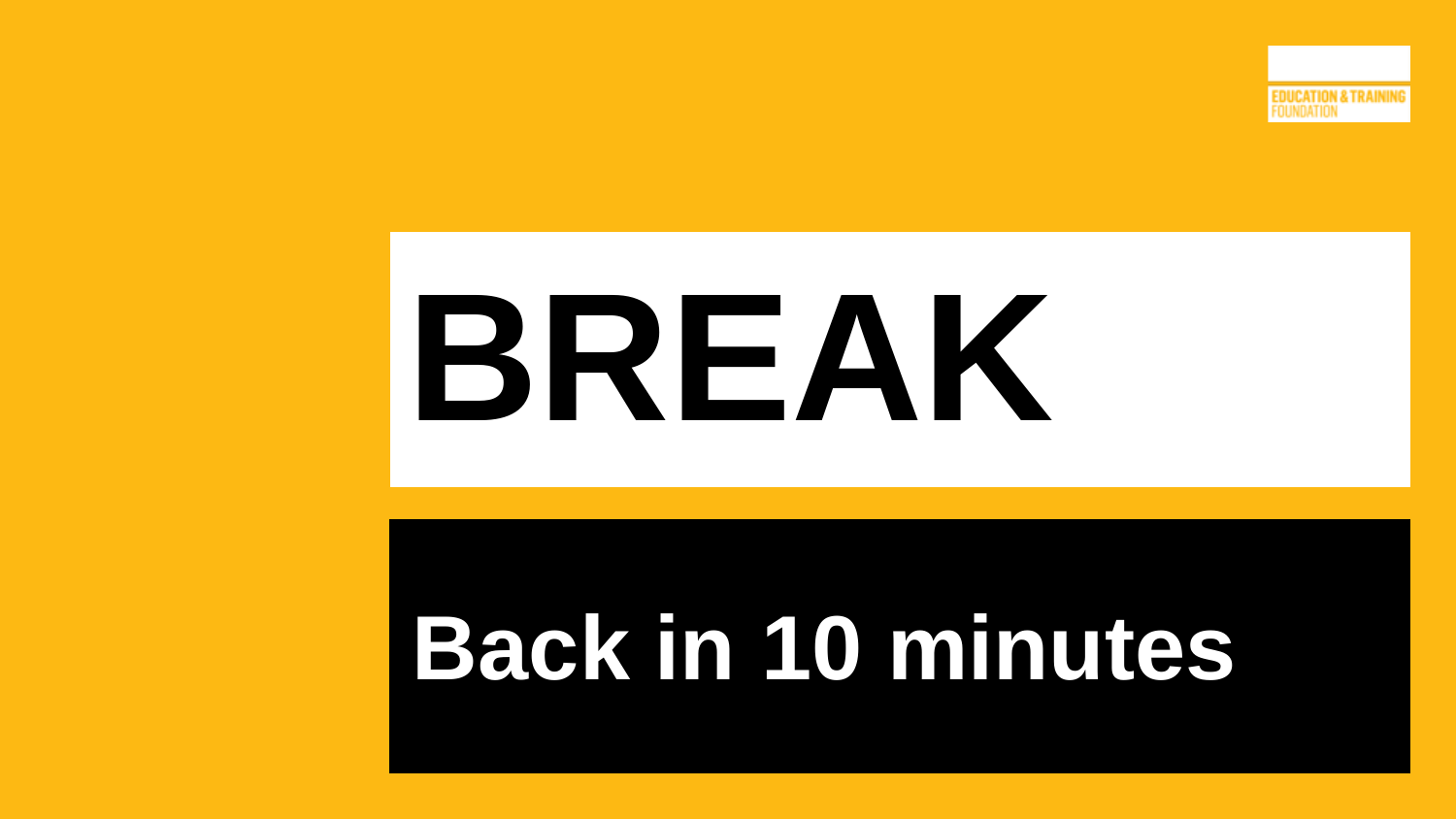

### **GCSE summative assessments**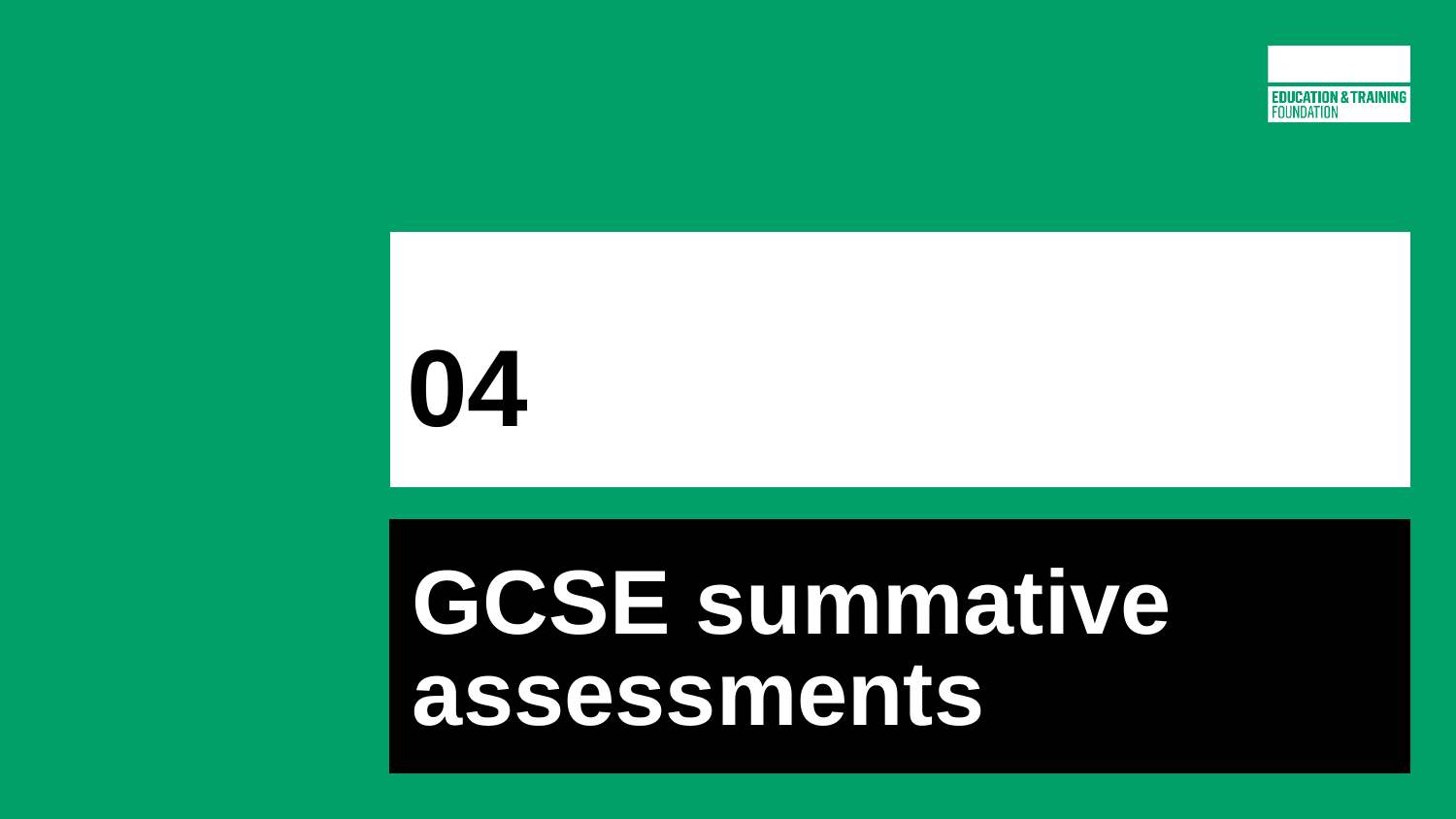

|                                                                      | Paper / Component 1                                                                                                                                                                                                                                                                                                                                                                                                                                                                                                                                                                                                                                                                                                                                                                                                                                                                                                                                               | Paper / Component 2                                                                                                                                                                                                                                                                                                                                                                                                                                                                                                                                                                                                                                                                                                                                                                                                                                                                                                                                                   |
|----------------------------------------------------------------------|-------------------------------------------------------------------------------------------------------------------------------------------------------------------------------------------------------------------------------------------------------------------------------------------------------------------------------------------------------------------------------------------------------------------------------------------------------------------------------------------------------------------------------------------------------------------------------------------------------------------------------------------------------------------------------------------------------------------------------------------------------------------------------------------------------------------------------------------------------------------------------------------------------------------------------------------------------------------|-----------------------------------------------------------------------------------------------------------------------------------------------------------------------------------------------------------------------------------------------------------------------------------------------------------------------------------------------------------------------------------------------------------------------------------------------------------------------------------------------------------------------------------------------------------------------------------------------------------------------------------------------------------------------------------------------------------------------------------------------------------------------------------------------------------------------------------------------------------------------------------------------------------------------------------------------------------------------|
|                                                                      | <b>Explorations in Creative Reading and Writing</b>                                                                                                                                                                                                                                                                                                                                                                                                                                                                                                                                                                                                                                                                                                                                                                                                                                                                                                               | <b>Writers' Viewpoints and Perspectives</b>                                                                                                                                                                                                                                                                                                                                                                                                                                                                                                                                                                                                                                                                                                                                                                                                                                                                                                                           |
|                                                                      | (50% of qualification)                                                                                                                                                                                                                                                                                                                                                                                                                                                                                                                                                                                                                                                                                                                                                                                                                                                                                                                                            | (50% of qualification)                                                                                                                                                                                                                                                                                                                                                                                                                                                                                                                                                                                                                                                                                                                                                                                                                                                                                                                                                |
| <b>AQA</b>                                                           | Section A: Reading (40 marks) - 25%<br>Focus: narrative and descriptive techniques - openings, endings, narrative<br>perspectives and points of view, narrative or descriptive passages,<br>character, atmospheric descriptions.<br>one literature prose fiction text (from either 20 <sup>th</sup> or 21 <sup>st</sup> Century)<br>۰<br>could be extract from novel or short-story<br>1 short form question (1 x 4 marks)<br>2 longer form questions (2 x 8 marks)<br>1 extended question (1 x 20 marks)<br>Questions assess in the sequence AO1, AO2 and AO4.<br>Section B: Writing (40 marks) - 25%<br>descriptive or narrative writing (i.e. choice of 2 tasks)<br>۰<br>1 extended writing question (24 marks for content; 16 marks<br>for technical accuracy)<br>Stimulus will be choice of written prompt, scenario or visual image -<br>linked to topic in Section A - audience, purpose and form will be specified<br>and different from that in Paper 2. | Section A: Reading (40 marks) - 25%<br>Focus: consideration and comparison of viewpoints and perspectives about<br>important issues and themes, between writers and over time.<br>one non-fiction text and one linked literary non-fiction text (one<br>from 19 <sup>th</sup> and the other from either the 20 <sup>th</sup> or 21 <sup>st</sup> centuries.<br>depending on what was used on Paper 1) e.g. journalism, articles,<br>reports, essays, travel writing, accounts, sketches, letters, diaries,<br>autobiography, biography<br>1 short form question (1 x 4 marks)<br>2 longer form questions (1 x 8 marks; 1 x 12 marks)<br>1 extended question (1 x 16 marks)<br>Questions will assess in the sequence AO1, AO2 and AO3<br>Section B: Writing (40 marks) - 25 %<br>writing to present a viewpoint (no choice of task) linked to theme<br>or topic in Section A<br>1 extended writing question (24 marks for content; 16 marks<br>for technical accuracy) |
|                                                                      | <b>Exam: 1 hour and 45 minutes</b>                                                                                                                                                                                                                                                                                                                                                                                                                                                                                                                                                                                                                                                                                                                                                                                                                                                                                                                                | <b>Exam: 1 hour and 45 minutes</b>                                                                                                                                                                                                                                                                                                                                                                                                                                                                                                                                                                                                                                                                                                                                                                                                                                                                                                                                    |
| Delivered by ccConsultancy for the Education and Training Foundation |                                                                                                                                                                                                                                                                                                                                                                                                                                                                                                                                                                                                                                                                                                                                                                                                                                                                                                                                                                   |                                                                                                                                                                                                                                                                                                                                                                                                                                                                                                                                                                                                                                                                                                                                                                                                                                                                                                                                                                       |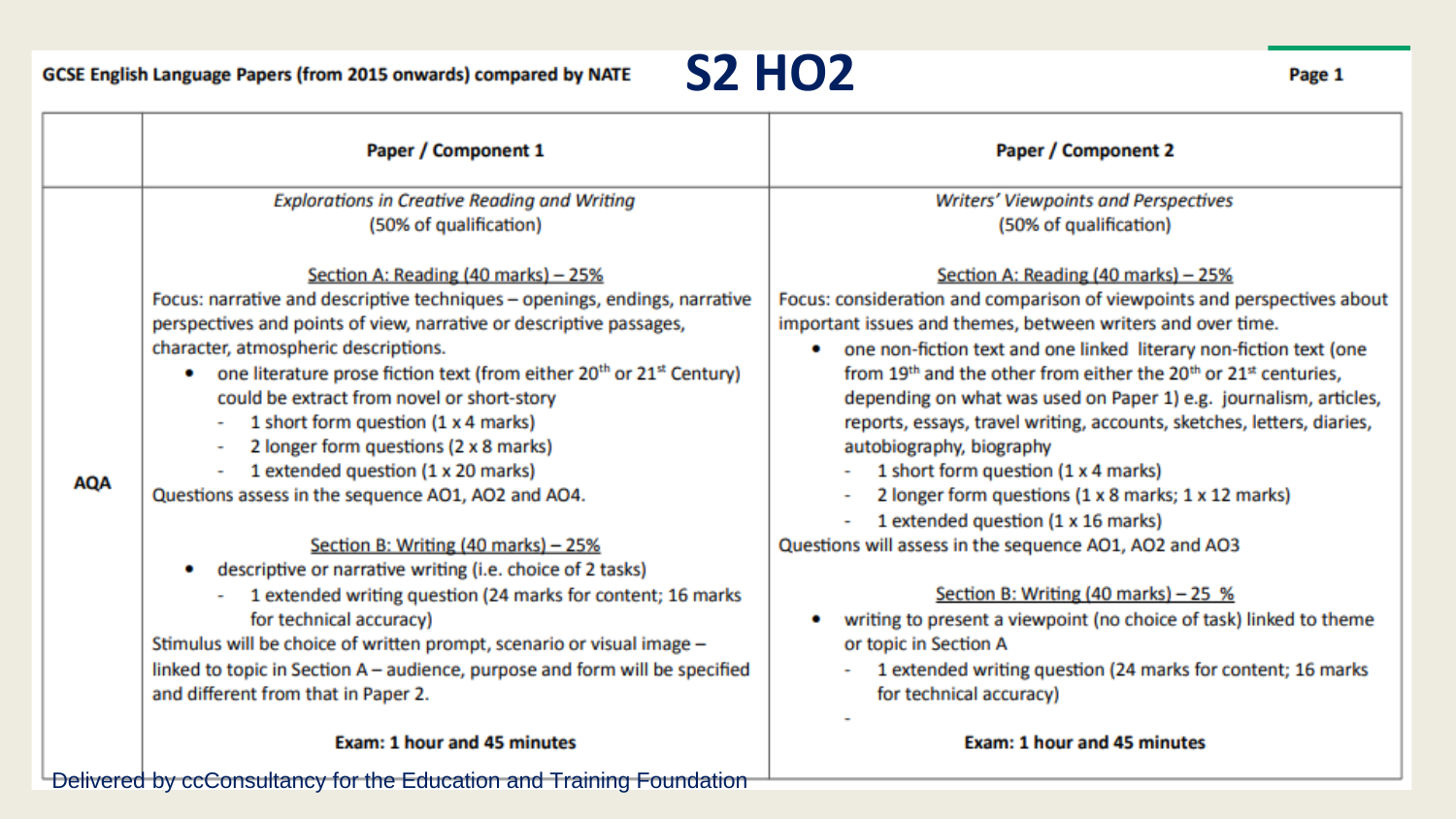### What went wrong here? **The 'flat pack' problem**



**<sup>13</sup>** Delivered by ccConsultancy for the Education and Training Foundation

**EDUCATION & TRAINING**<br>FOUNDATION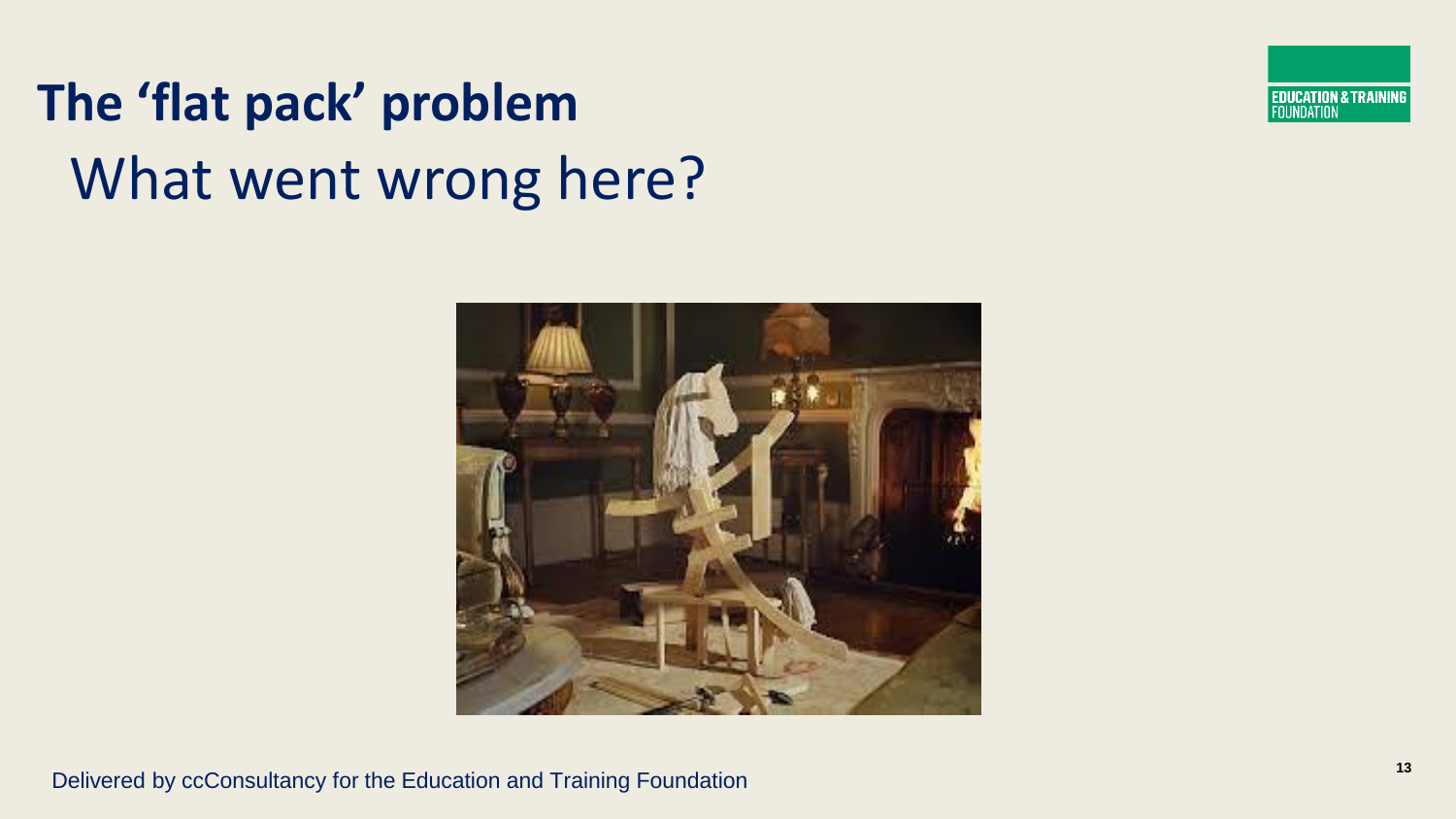#### **Do our students know where they are trying to get to?**

- "Excuse me sir," Alice enquires "could you tell me which road to take?"
- Wisely, the caterpillar asks, "Where are you going?"
- Somewhat dismayed, Alice responds "Oh, I don't know
- where I am going, Sir".
- "Well" replied the caterpillar, "If you don't know where you are going, it really doesn't matter which road you take."



#### *Alice In Wonderland* – Lewis Carrol

**<sup>14</sup>** Delivered by ccConsultancy for the Education and Training Foundation

**DUCATION & TRAINING**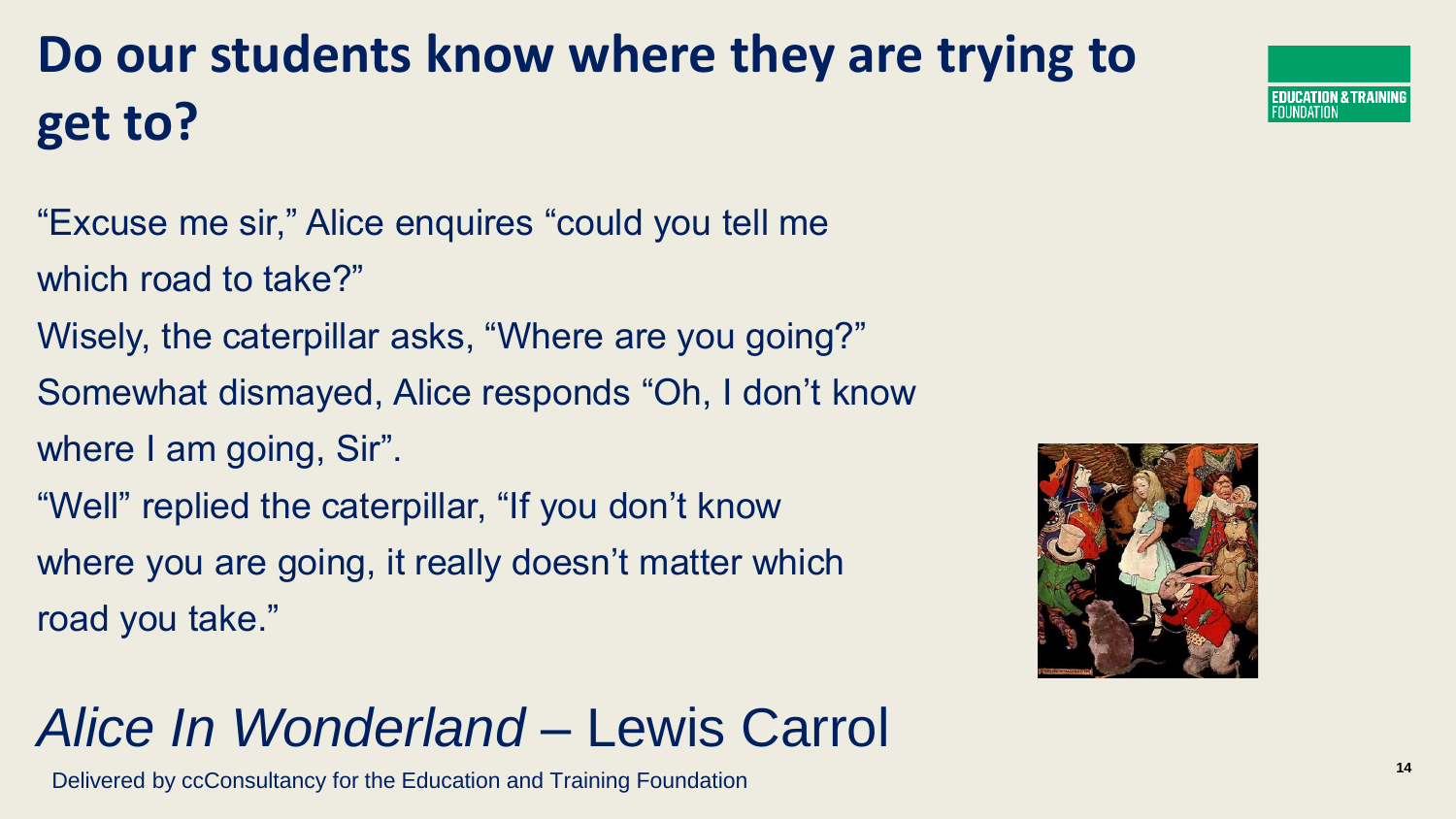#### **DUCATION & TRAINING** NDATION

#### **Assessment**

What are they asking me to do? How do I know if I've done it right? How do I make it better? How does this fit with everything else? What are they going on about?



Build your learners' confidence by making sure they don't have to answer these questions.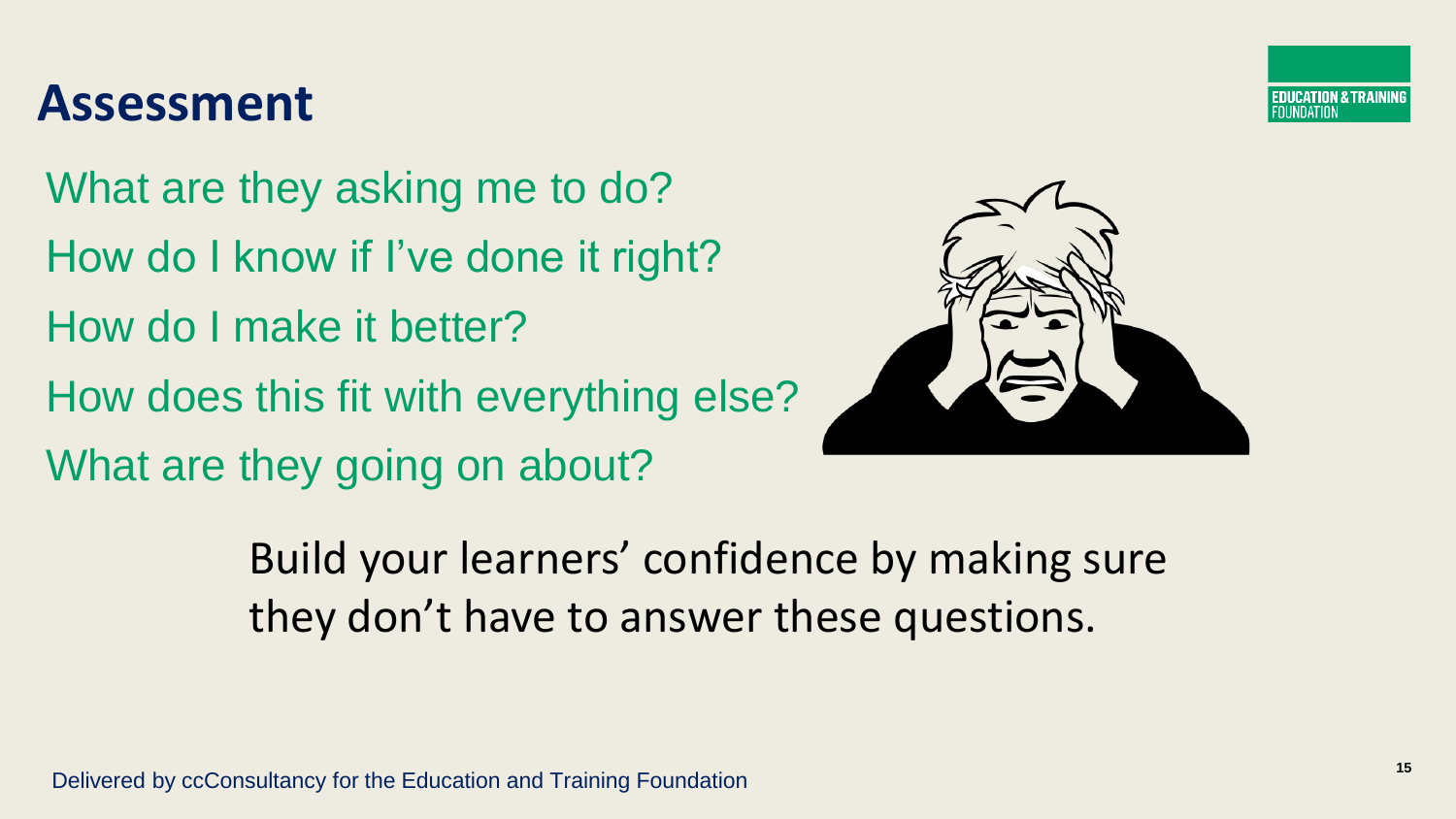### Draw a picture of a College You have 2 minutes

Delivered by ccConsultancy for the Education and Training Foundation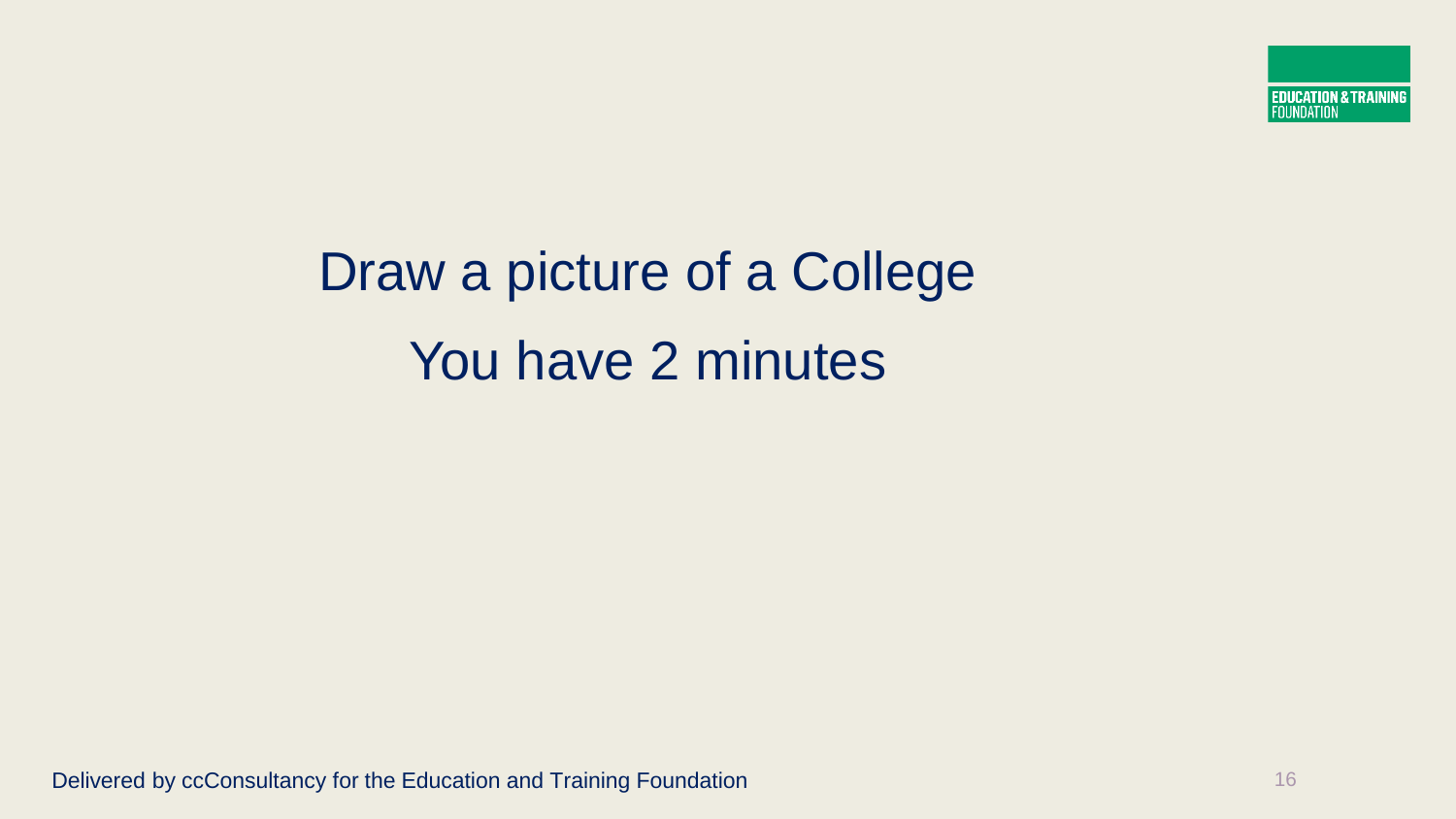#### **Mark Scheme**

- $\cdot$  College sign  $= 1$  point
- $\cdot$  Door knob  $= 1$  point
- Path to college  $= 1$  point
- 
- $\bullet$  Canteen  $= 2$  points
- Car park  $= 2$  points
- Reception  $= 1$  point
- 
- 
- 
- Tree  $= 2$  points
	-
	-
	-

Total  $= 10$  points

**EDUCATION & TRAINING**<br>FOUNDATION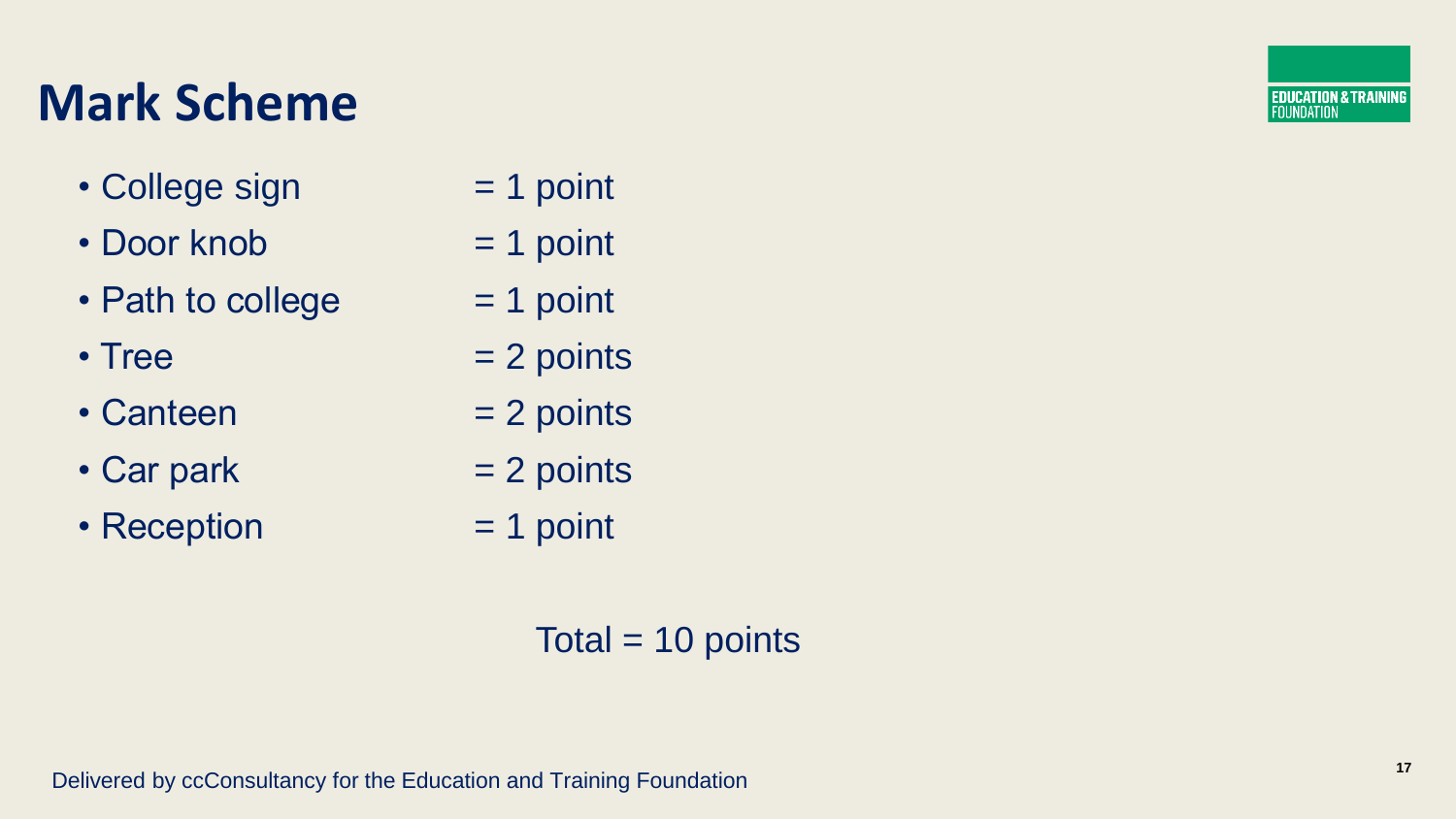

### **Review of the session and post-session tasks**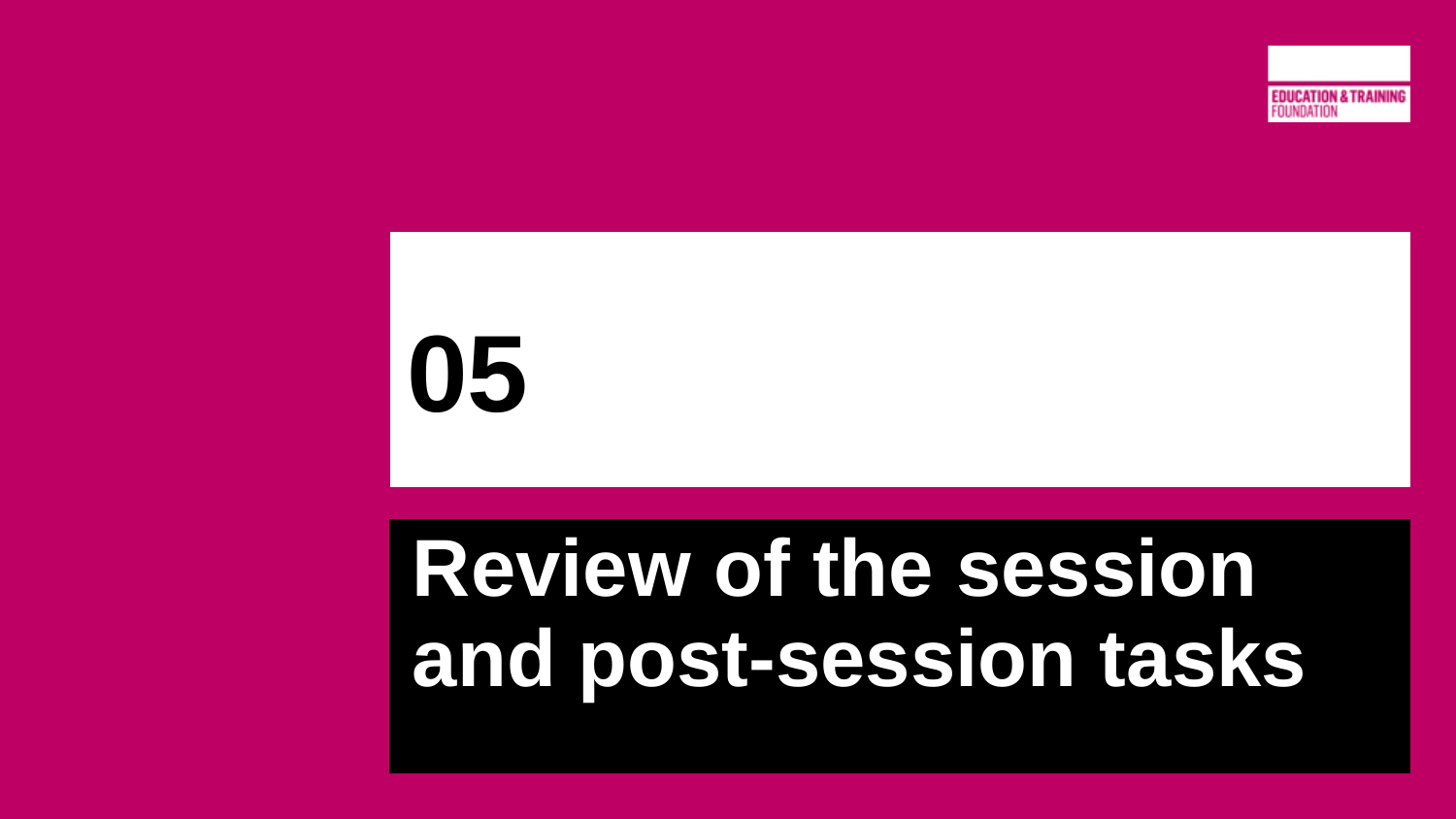#### **Plenary discussion**



Reflect on/ discuss the importance of the following:

- planning for learning and assessment in a holistic way and building in regular retrieval practice over time
- learners knowing how each piece of work they complete will be assessed
- feedback and target setting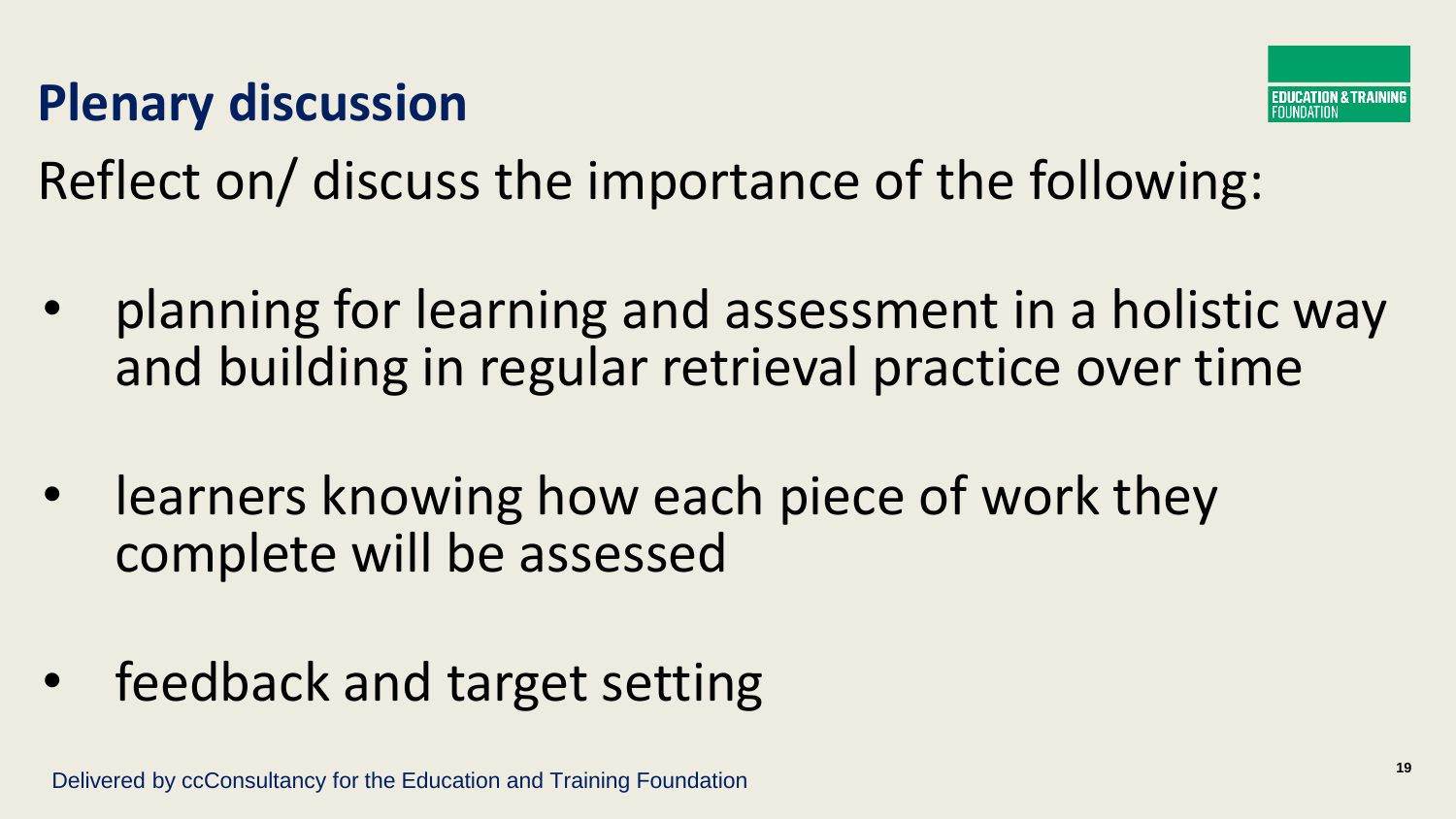#### **Learning outcomes**

Develop language competency in line with the requirements of GCSE English Language'

Can you …

Explore GCSE summative assessment approaches

Start to self-evaluate own knowledge of English GCSE and pedagogy and identify areas for improvement

Delivered by ccConsultancy for the Education and Training Foundation **20 PDP: 3.1, 2.4, 5.2...** <sup>20</sup>

**EDUCATION & TRAINING**<br>FOUNDATION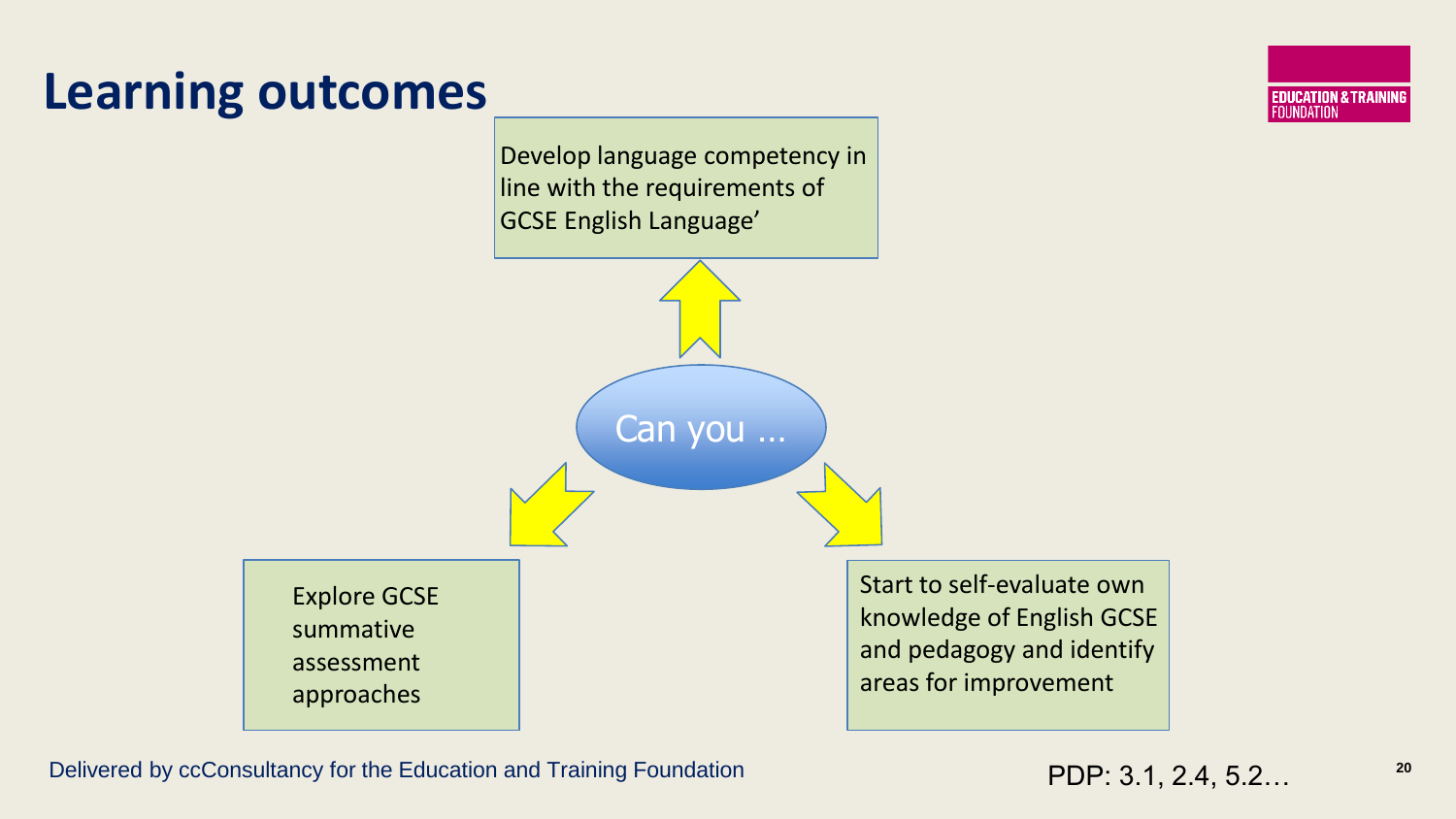#### **Post-session tasks**

- To finish off this session:
- Take a look at the ETF Foundation online learning platform (details are coming on the next slide) and begin working through any personal areas of need you identify through the sessions and the selfassessment you did before the course started.

### To prepare for Day 2:



[https://padlet.com/c\\_collins2/L5Engblend](https://padlet.com/c_collins2/L5EngblendedDay2) edDay2

- Look at S4 HO1 ETF AFL Effective Practice Guidelines
- Read S4 R1 ETF New Approaches to Assessment and Tracking in Maths and English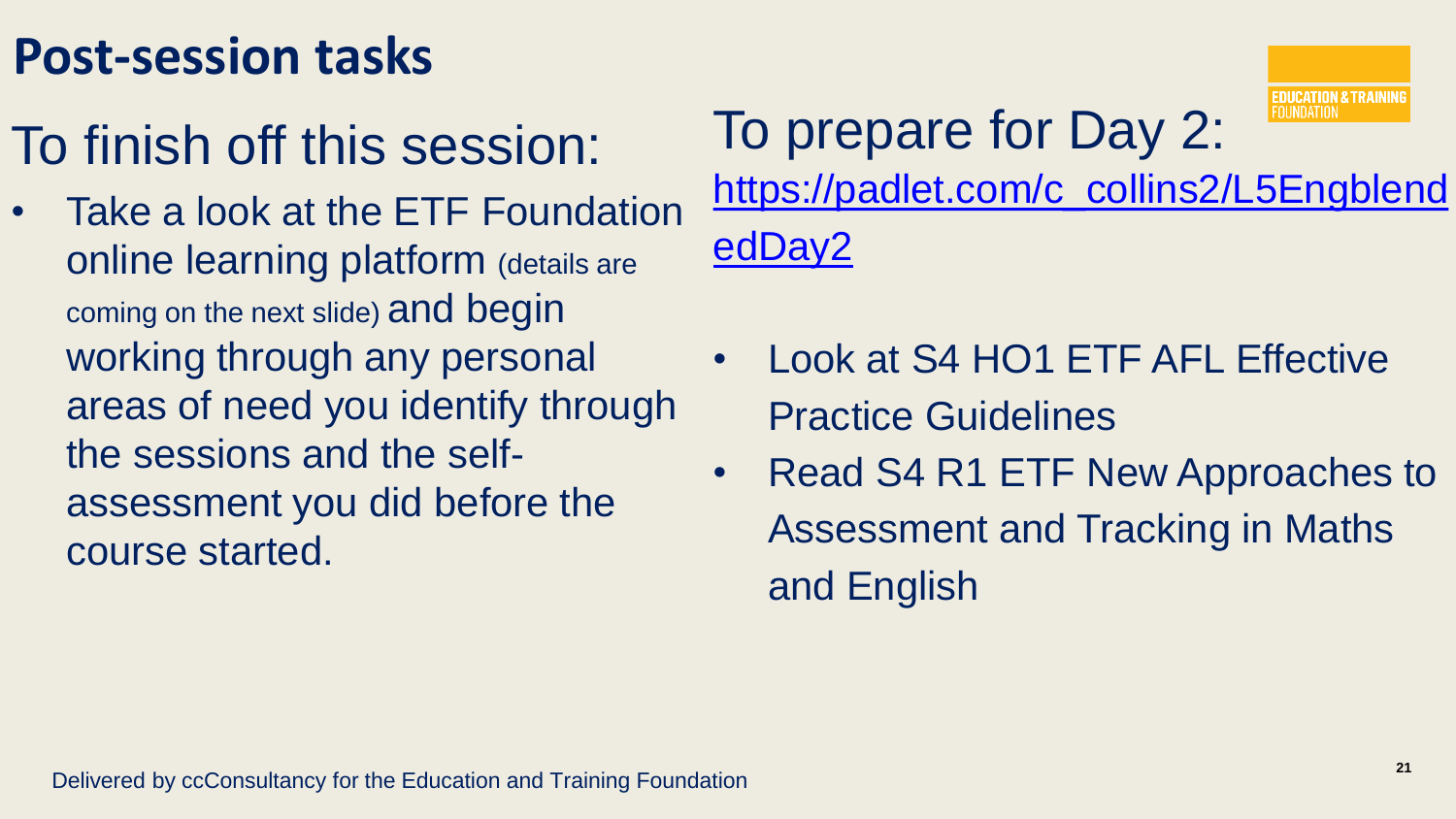#### **[Foundation online learning](https://www.foundationonline.org.uk/)**





Delivered by ccConsultancy for the Education and Training Foundation